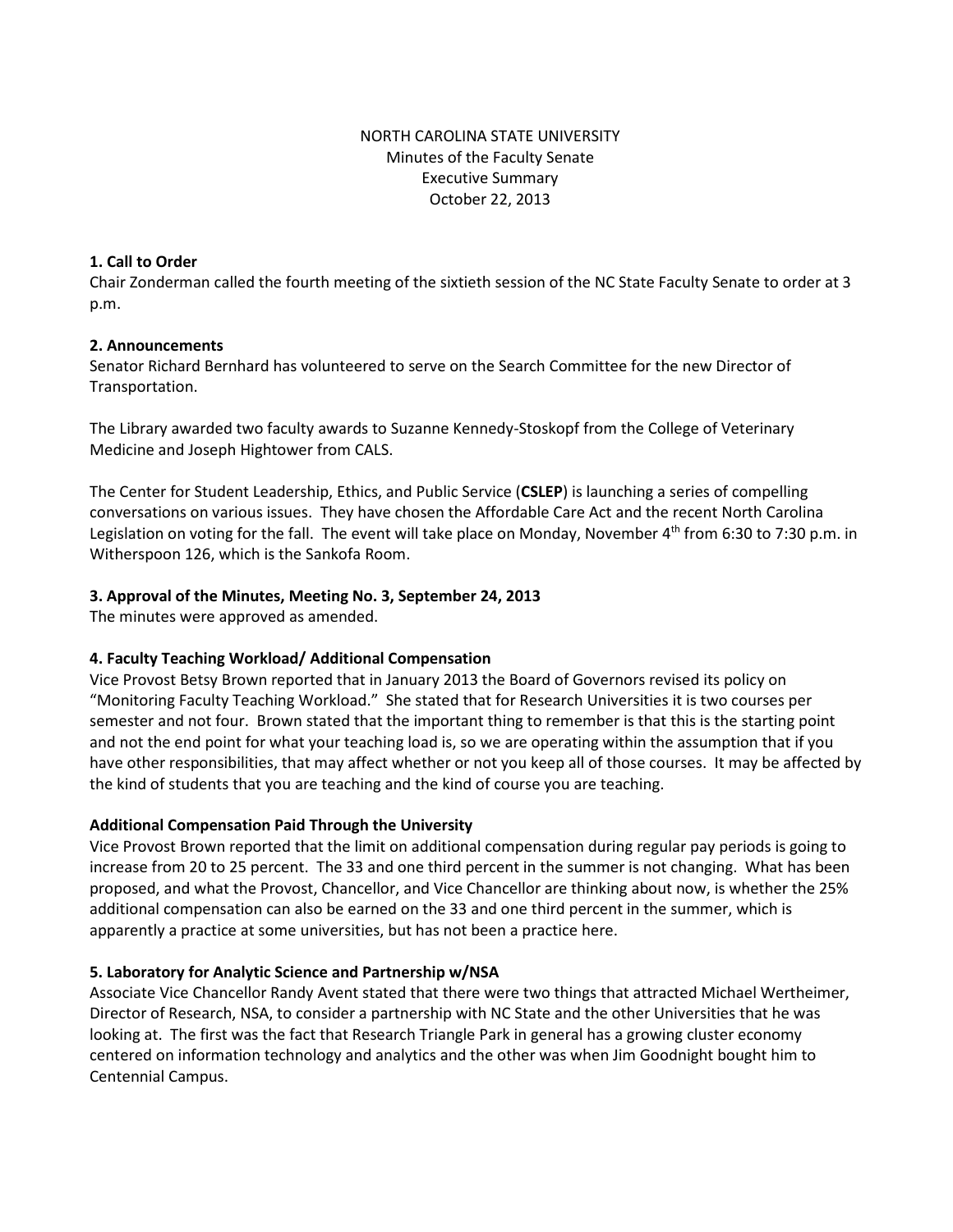Avent reported that the first administrative funds were received around June to run the NC State portion of the lab and the first research funding was received in September.

## **6. Provost Remarks and Q/A**

Provost Arden gave the faculty an opportunity to ask questions on issues that they would like him to address.

### **7. Old/New Business**

*Resolution on Reaffirming the University's Commitment to Achieving a Diverse Student Body*

Chair Zonderman presented the Resolution for a second reading.

A motion passed with unanimous consent to adopt the resolution.

*The Governance Committee proposed the following change to the Faculty Senate bylaws.* 

Recommended revision to Article VI, Section 4, of the Faculty Senate Bylaws:

"Any Senator who resigns or is on leave for more than one semester shall be replaced in the following manner: the Chair of the Faculty, in consultation with the remaining Senators from the College, shall appoint a replacement from within that College for the remainder of the Senator's term, or until the return of the Senator on leave."

The motion passed with unanimous consent to accept the change to Article VI, Section 4, of the Faculty Senate Bylaws.

## **8. Adjourn**

A motion passed to adjourn the meeting at 4:21 p.m.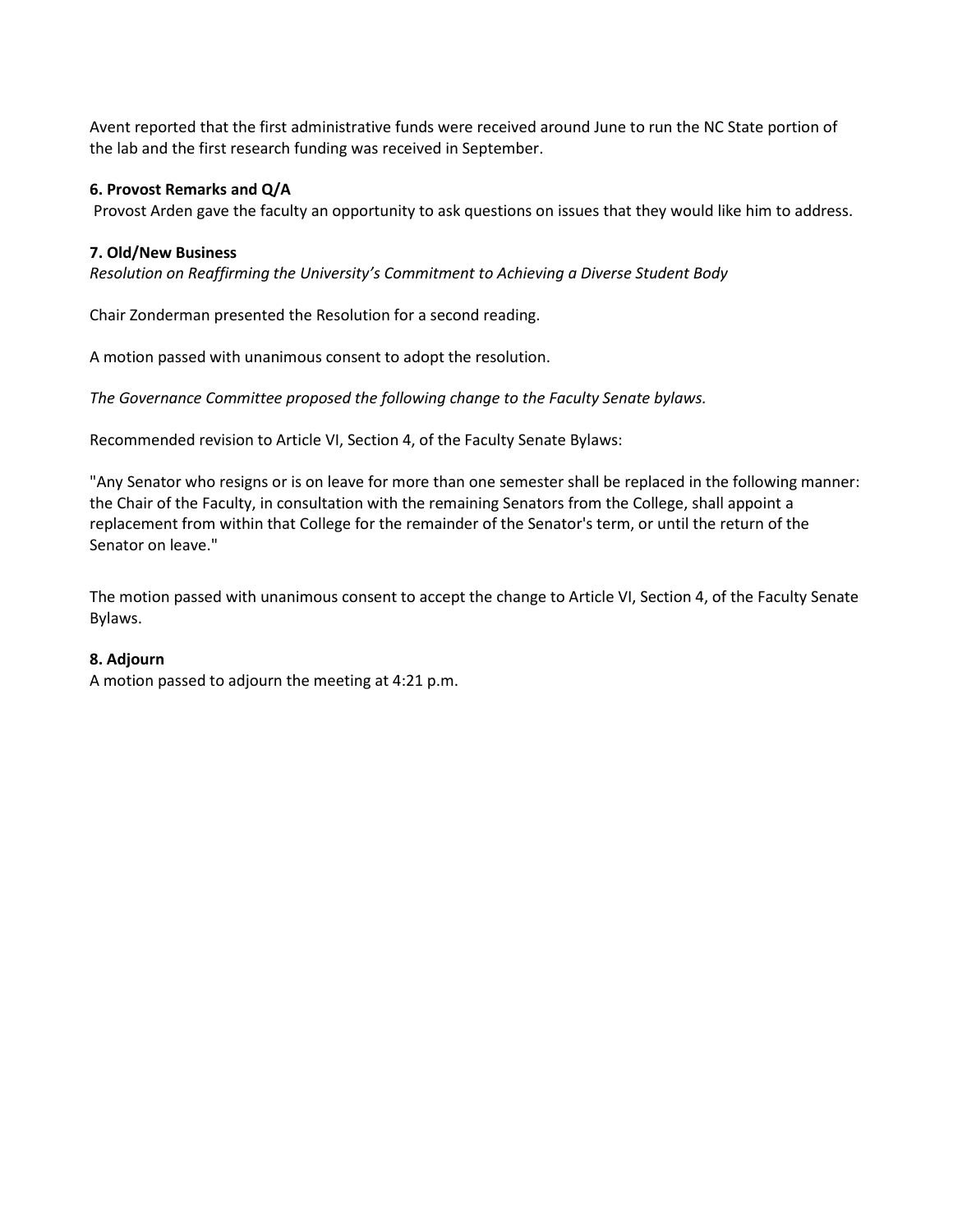## NORTH CAROLINA STATE UNIVERSITY Minutes of the Faculty Senate

## Regular Meeting No. 4 of the of the 60<sup>th</sup> Session: Faculty Senate Chamber **Canadian Company Continuity** October 22, 2013

**Present:** Chair Zonderman, Immediate Past Chair Kellner, Secretary Daley, Provost Arden; Senators Ade, Aspnes, Bernhard, Bird, Borden, Bourham, Bradley, Edwards, Fleisher, Funkhouser, Heitmann, Knopp, Krause, Lunardi, J. Moore, Penrose, Rucker, Spontak, Sztajn, Tyler, Williams

**Excused:** Parliamentarian Weiner; Senators Ade, Allaire, Barlette, Morgado

**Absent:** Senators Devetsikiotis, Fuentes, Holden, Knowles, Laffitte, Lucia, Marks, M. Moore, Nfah-Abbenyi

**Guests:** Betsy Brown, Provost's Office; Barbara Carroll, Associate Vice Chancellor for Human Resources; Eileen Goldgeier, Vice Chancellor & General Counsel; Marc Hoit, Vice Chancellor for Information Technology; Randy Avent, Interim Assoc. Vice Chancellor for Research Development; Julie Schwindt, Director, Office of Contracts and Grants

# **1. Call to Order**

Chair Zonderman called the fourth meeting of the sixtieth session of the NC State Faculty Senate to order at 3 p.m.

# **2. Announcements**

Senator Richard Bernhard has volunteered to serve on the Search Committee for the new Director of Transportation.

The library awarded two faculty awards and they went to Suzanne Kennedy-Stoskopf from the College of Veterinary Medicine and Joseph Hightower from CALS.

The Center for Student Leadership, Ethics, and Public Service (**CSLEP**) is launching a series of compelling conversations on various issues. They have chosen the Affordable Care Act and the recent North Carolina Legislation on voting for the fall. Faculty members are invited to attend. The event will take place on Monday, November 4<sup>th</sup> from 6:30 to 7:30 p.m. in Witherspoon 126, which is the Sankofa Room.

Chair Zonderman thanked everyone for attending the General Faculty meeting.

# **3. Approval of the Minutes, Meeting No. 3, September 24, 2013**

The minutes were approved as amended.

# **4. Additional Compensation/ Faculty Teaching Workload**

Vice Provost Betsy Brown reported that in January 2013 the Board of Governors revised its policy on "Monitoring Faculty Teaching Workload." They have had that policy for a long time and it has distinguished expected teaching loads per semester by the Carnegie classification of institutions. So, for research universities it is two courses per semester and not four which is what it is at some of the other institutions. The important thing to remember is that this is the starting point and not the end point for what your load is, so, we are operating within the assumption that if you have other responsibilities that may affect whether or not you keep all of those courses it may affect the kind of students that you are teaching and the kind of course you are teaching might affect that.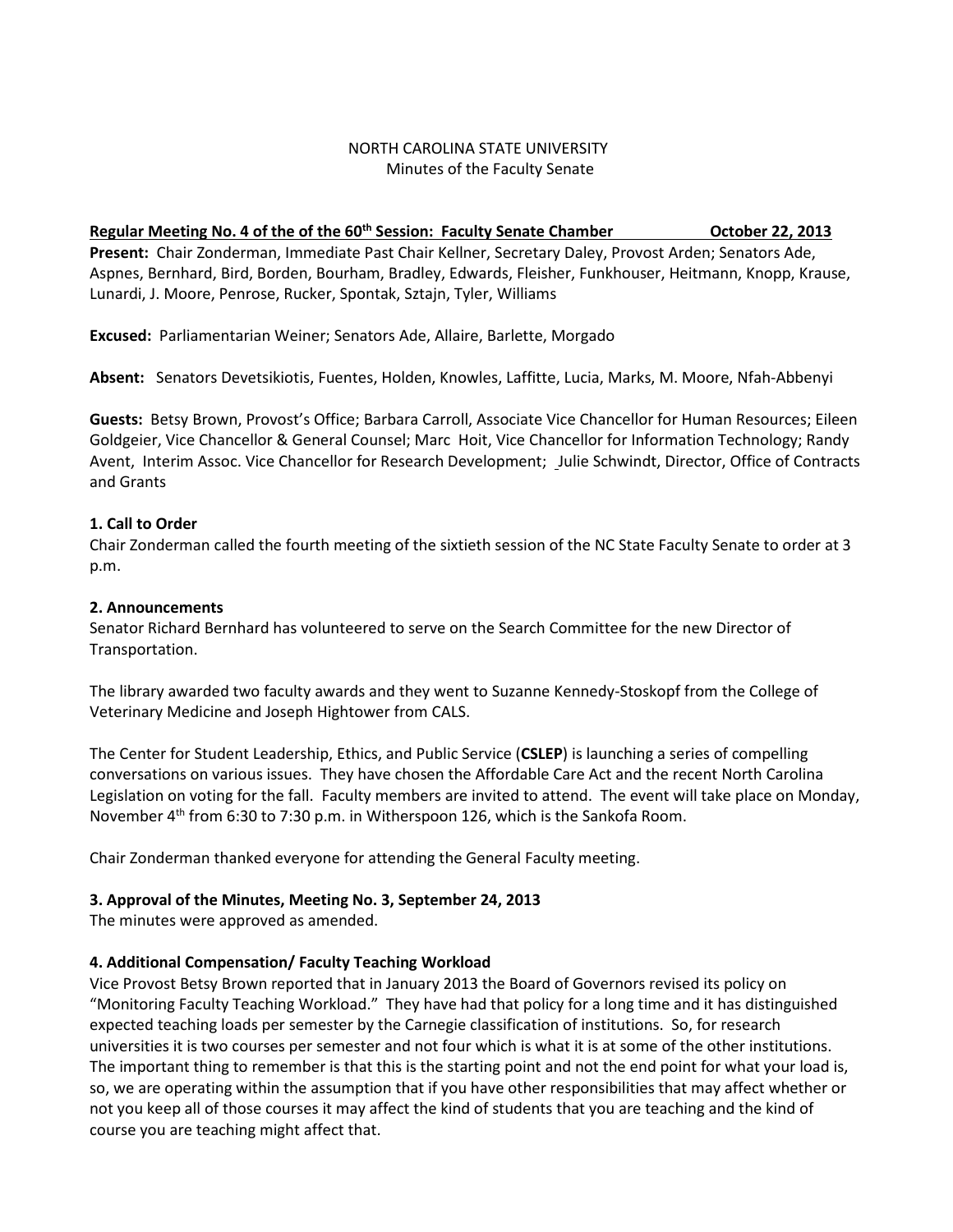Vice Provost Brown stated that we now have a requirement to create a policy on faculty teaching workload, but the other important thing to remember is what we tried to do in this proposed regulation is capture current practice and not impose a whole new set of approvals and definitions of workloads. So, the Board of Governors states in its policy that department loads are determined at department level and that is how we have always operated and that is how we will continue to operate under this regulation.

Vice Provost Brown stated that the information from the Board of Governors has been provided, their policy on workload, their regulation on how they collect data on workload, which is also not changing. They don't collect your individual load, they collect student credit hours generated by departments and it is at that level when the rollout begins.

The Board of Governors also asked that institutions determine a limit on the number of independent studies that faculty members can teach in a semester, so that has been included into this regulation. Brown stated that the key points are at the bottom of page 3 of the regulation under workload assignments where it states "The Provost and Executive Vice Chancellor, in consultation with the Council of Deans, has established workload criteria for the university based on the Board of Governors policy." That policy does not prescribe teaching workloads for individual faculty.

Vice Provost Brown pointed out, most importantly information at the top of page 4 of the regulation which states "The instructional load for individual faculty members will vary from this average load depending on the nature of the faculty member's appointment: responsibilities in teaching, research, extension/engagement, service and other responsibilities as set out in the Statement of Mutual Expectations. Teaching workload may also reflect the faculty member's appointment type as well as level of performance in teaching and other responsibilities." If you are a non-tenure track teaching faculty member you are probably going to teach more than that average. If you are a heavy research faculty member then you are going to teach less than that average number and that will continue to be the case. We delegate to the deans to have some definition of what work faculty do in the college and how that might affect their load.

*A faculty member commented that one thing that bothers him is the fact that there are just the four courses and somehow all the courses are the same size. Some colleges will have a lot of large classes and some will have a lot of small classes. The other thing is that there is a push by faculty to get credit for having more than one student working in their laboratories, which wasn't part of the definitions that could easily be found in terms of teaching activities.* 

Vice Provost Brown stated that she thinks that is a department determination.

*The faculty member asked, Is it not true that the university will get credit for things defined by this document?*

Vice Provost Brown agreed and stated that this is the way they asked for information to be sent to them, but it doesn't mean that it has to be followed.

*He added that there is a lot of faculty contributions that are not going to be captured by that policy even though they are being paid to do the teaching aspect of things.* 

Vice Provost Brown stated that this is why they want the departments to make those definitions, not the university or the Board of Governors.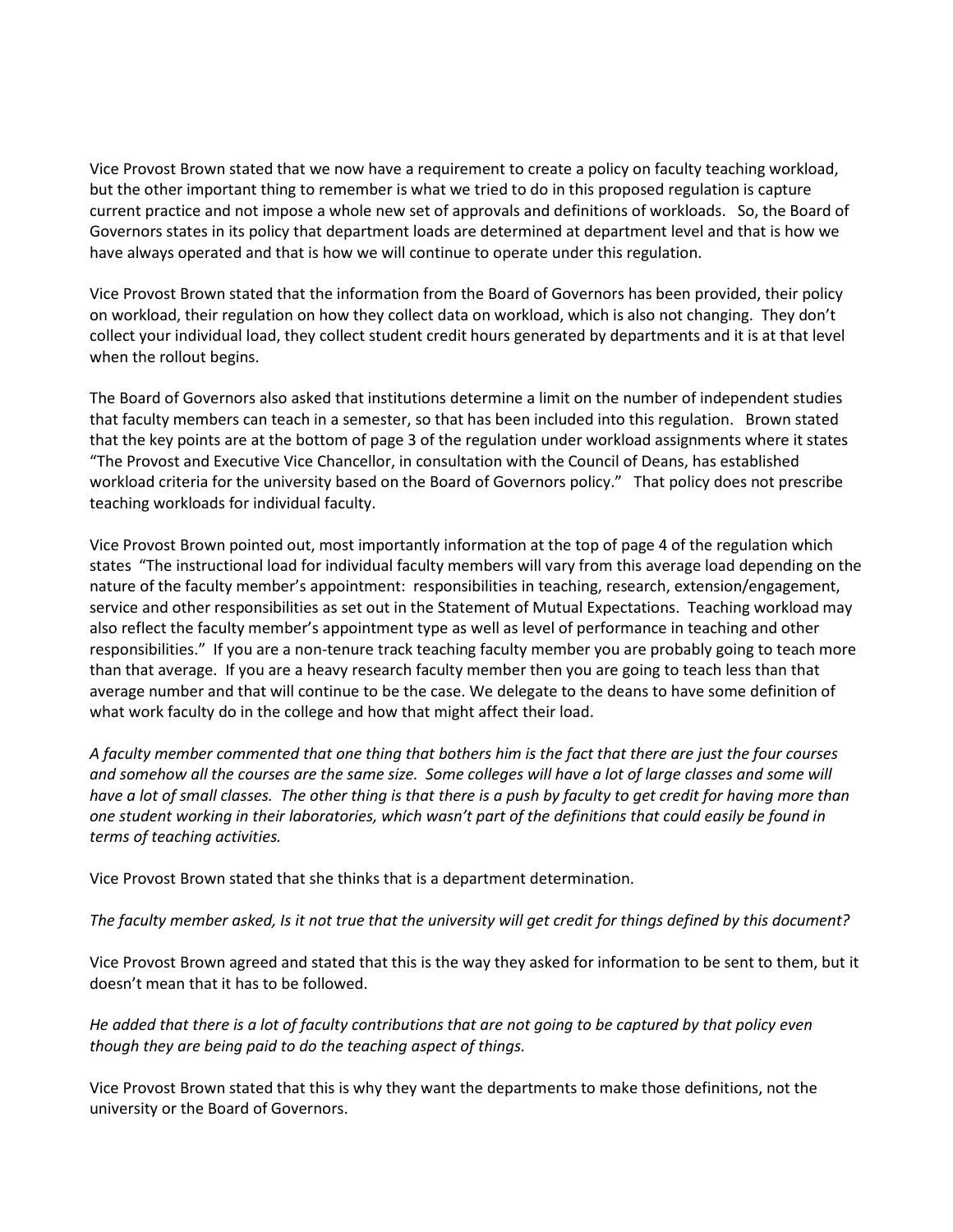Brown stated that they are not going to ask for separate reporting from what they are already doing for Delaware, so it has nothing to do with the particular teaching load it is an accumulation of what the department teaches.

Brown stated that they don't have a choice about doing this; she thinks the important thing is that nothing is going to change in how they calculate what is determined as a load. It is still going to be a department and college decision. The Board of Governors has said that this is the starting point and what you need to do in your department is account for how that plays itself out.

#### *Questions and Comments*

### *What proportion of a course do you need to teach?*

Vice Provost Brown responded that she is not doing the counting; she thinks that is something the colleges and departments need to come to terms with because they have a certain amount to cover.

### **Additional Compensation Paid Through the University**

Vice Provost Brown stated that this regulation is essentially taking the nine-month summer salary and the additional compensation regulations that we have had for a couple of years and including them into this one. However, we have been much more explicit about most other kinds of additional compensation.

Vice Chancellor Barbara Carroll reported that there were a couple of different PRR's that covered bits and pieces of this and it was confusing, so we have decided to put everyone and everything except external activity for pay directly from another organization into this one PRR because we thought it would be easier for people to find the answers to the questions they were looking for, so it covers faculty, EPA non faculty, and it covers some aspects of SPA staff.

Vice Provost Brown stated that for faculty purposes, the important issues are the 20% limit now on additional compensation during your nine-month or 12-month term and if you are nine-month the 33 and one third percent summer salary. If you are a named professor this addresses how that gets calculated or not in your base salary. If you are a temporary administrator and you have a supplement for that, it talks about how that gets calculated in. You can get a sense of what is counted in those percentages and what is not, so that is important to look at.

Vice Provost Brown stated that the limit on additional compensation during a regular pay period is going from 20 to 25 percent. The 33 and one third percent in the summer is not changing. What has been proposed, and what the Provost, Chancellor, and Vice Chancellor are thinking about now, is whether the 25% additional compensation can also be earned on the 33 and one third percent in the summer, which is apparently a practice at some universities, but has not been a practice here.

Vice Provost Brown stated that the other issue that has been a point of contention is the summer limit for nine-month faculty not being able to exceed a rate of pay in a single month; i.e., not to exceed 11.11 percent. We do have some activities that faculty do in the summer that are completed in one month. There are places where a lot of the summer schools are taught in May, which would be an example, so the Provost has decided that his position on this is that we don't need to limit to 11.11 percent if the work is all done in one month.

*Chair Zonderman stated that he is hearing from some department heads that folks that teach one session of summer school can actually go from five to six weeks and they are usually paid a lump sum at the end.*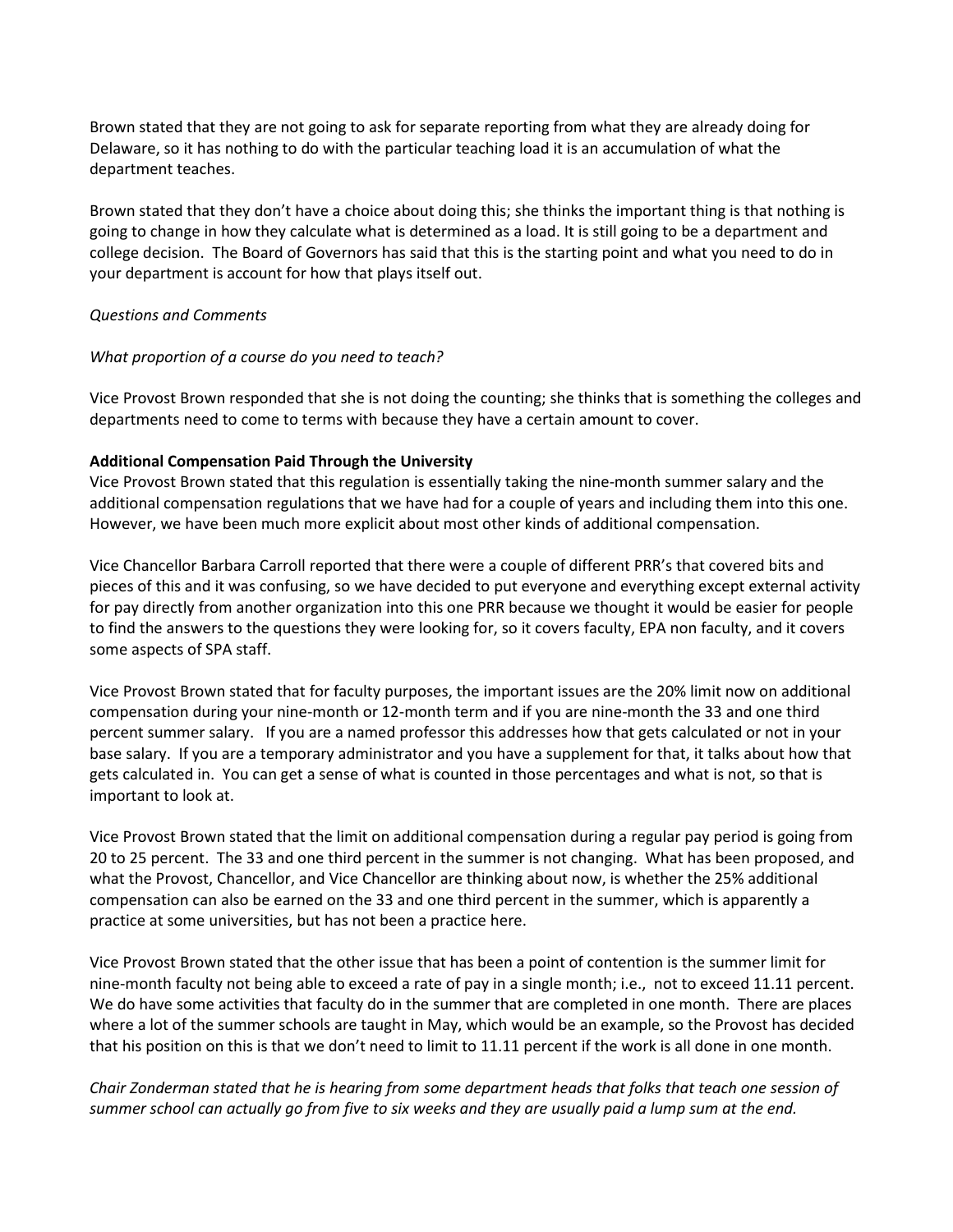Vice Chancellor Carroll stated that even if in practice there have been some of that paying of a lump sum, it is going to be pulled into the payroll structure. So, if you are teaching six weeks, you can get a pay check in June and a paycheck in July.

Vice Provost Brown stated that the bottom line is that this is better for faculty. There may be some things that you don't feel so good about, but we are trying to be as inclusive as possible. This is not the final draft.

### **5. Laboratory for Analytic Science and Partnership w/NSA**

Associate Vice Chancellor Randy Avent stated that there were two things that attracted Michael Wertheimer, Director of Research, NSA, to consider NC State and the other universities that he was looking at. The first one was the fact that Research Triangle Park in general has a growing cluster economy centered on information technology and analytics.

Avent stated that the other thing that he thinks sealed the deal was when Jim Goodnight bought him on to Centennial Campus. When Centennial Campus started twenty five or thirty years ago this was a huge thing, which is how do we bring industry, academia, and government together. People in the medical community talk about that all the time now in translational research, but we have been doing it for twenty- five years. You can drive around Centennial Campus and this is what Wertheimer saw. There was the College of Engineering, Red Hat, there were various companies, there were government organizations and he was particularly excited to bring the three institutions together to work on this hard problem, so that was what made him first start to look at NC State. Over the next three years he sent a steady stream of people from the agency down here to talk to faculty and many of you may have been involved in some of those discussions. They talked to faculty in almost every department and every college and they found two things.

They found that there is a long enriched culture and history of analytics research here at the university. We have had a lot of work in that area in terms of statistics in the math department, computer science department, and other departments as well.

The other thing was the land grant culture of NC State. They found faculty members in every college that were willing to talk to them and engage, which was something that they didn't always find in other universities.

They finally issued an RFP the week before Christmas that was due the week after New Year's, so we put that in and were awarded the contract for agreement at the end of May. There are two pieces to this. There was a lease agreement because they are bringing down fifty people from the NSA to be here on Centennial Campus and then there is a research contract associated with that. They are in the process now of beginning to bring down some people one at a time. Twenty-five of those people are researchers and twenty- five are analysts that work on the problems.

The research contract started and we received the first cut of money around June, which is an administrative piece just to run the NC State portion of the lab and we got the first research funding in September. The research funding is around three areas, which are the sites of analysis, the sites of analytics, and user experiences. The sites of analysis are looking at how analysts solve problems. The sites of analytics are once you know how people go about solving problems, what types of tools and what types of techniques they need to help them do that better. The user experience is how you bring those two together to make it much more effective.

The first highest college to get funded out of this is the College of Engineering and the second highest college is CHASS. CHASS has a huge participation in this and that leads somewhat to the opportunity side.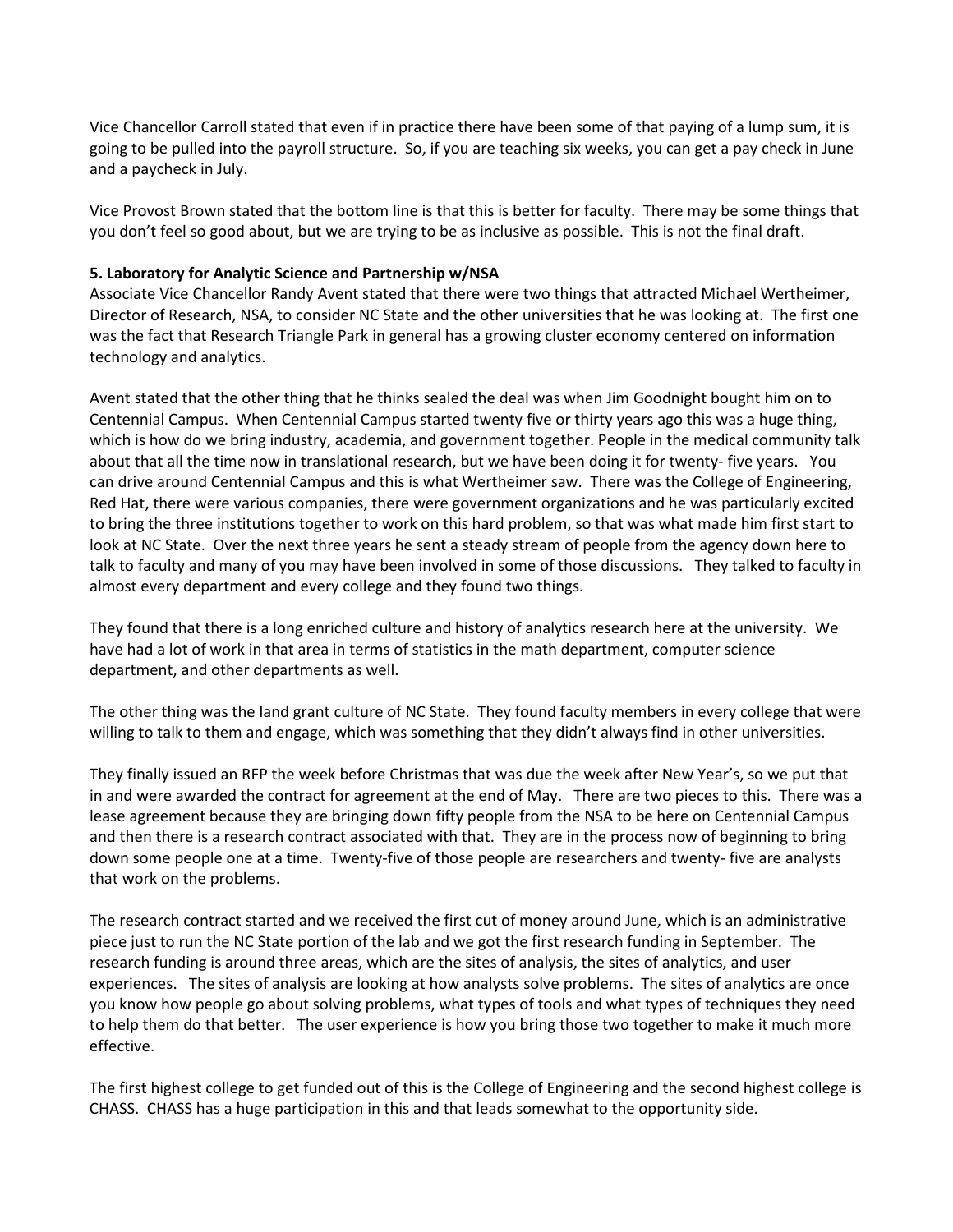Avent stated that we have a strong presence in big data and analytics. The Provost awarded us a cluster hire last year because we already have a strong presence and we are interested in growing that even more.

Currently we are bringing people in from CHASS at the very beginning to let them shape what the research agenda is. We have two Industrial/Organizational Psychologists and we have told them that they should be the ones to define what we should do and all the computer scientists should be going off and trying to quantify some of those things.

Avent stated that Intellectual property doesn't change a whole lot. Any time the government funds anything from a faculty member they have government purpose rights to it, but anything that a faculty member does in this, the IP is owned by NC State.

Students (both undergraduate and graduate) can be involved with this project.

Avent stated that they have to be careful because there are a lot of industry partners, so they have to walk a fine line on how they work with industry on some of these problems. Research itself is not classified. The data that you operate on is classified. By far, most of the research that is going to be done in this lab by the faculty is going to be unclassified research.

# *A faculty member asked are the firewalls set up by NSA or are they set up jointly between us and NSA?*

Avent stated that the facility itself is an NSA facility, so they are the ones that are building it and putting in the infrastructure and everything else. We will be heavily involved, but we won't set the policies.

## *The faculty member stated that again, it has to do with freedom of publishing and things like that.*

Avent stated that on one end of the stage you have faculty that don't have clearances, so they are doing unclassified data. There are no restrictions with publications. There is no official review. The only thing the contract says is that the faculty should give a courtesy copy of their publication to the NSA at the time of submission. People are going to be encouraged to give them a copy a few days before to be on the safe side, but there is no publication review for that. Faculty that sign up to go into the facility and work on classified data will have to get their publications reviewed beforehand to make sure there is no exposure of classified data.

## *Questions*

## *Do you have any idea how many people they plan to hire?*

Avent responded that the facility will hold one hundred people and fifty of those will be their own people. He stated that there will be fifty that we can put in there and that will be a combination of industry players and maybe some research faculty members and there will be a small number of faculty.

## **6. Provost Remarks and Q/A**

Provost Arden gave the faculty an opportunity to ask questions on issues that they would like him to address.

## *Questions and Comments*

*In regard t[o Transmittal Memo #83](http://www.northcarolina.edu/policy/index.php?pg=dl&id=s14946&inline=1&return_url=%2Fpolicy%2Findex.php%3Fpg%3Dtoc%26id%3D) (Regulations related to fostering student success) which involves academic policy, what is the process going to be and are we going to make the deadline?*